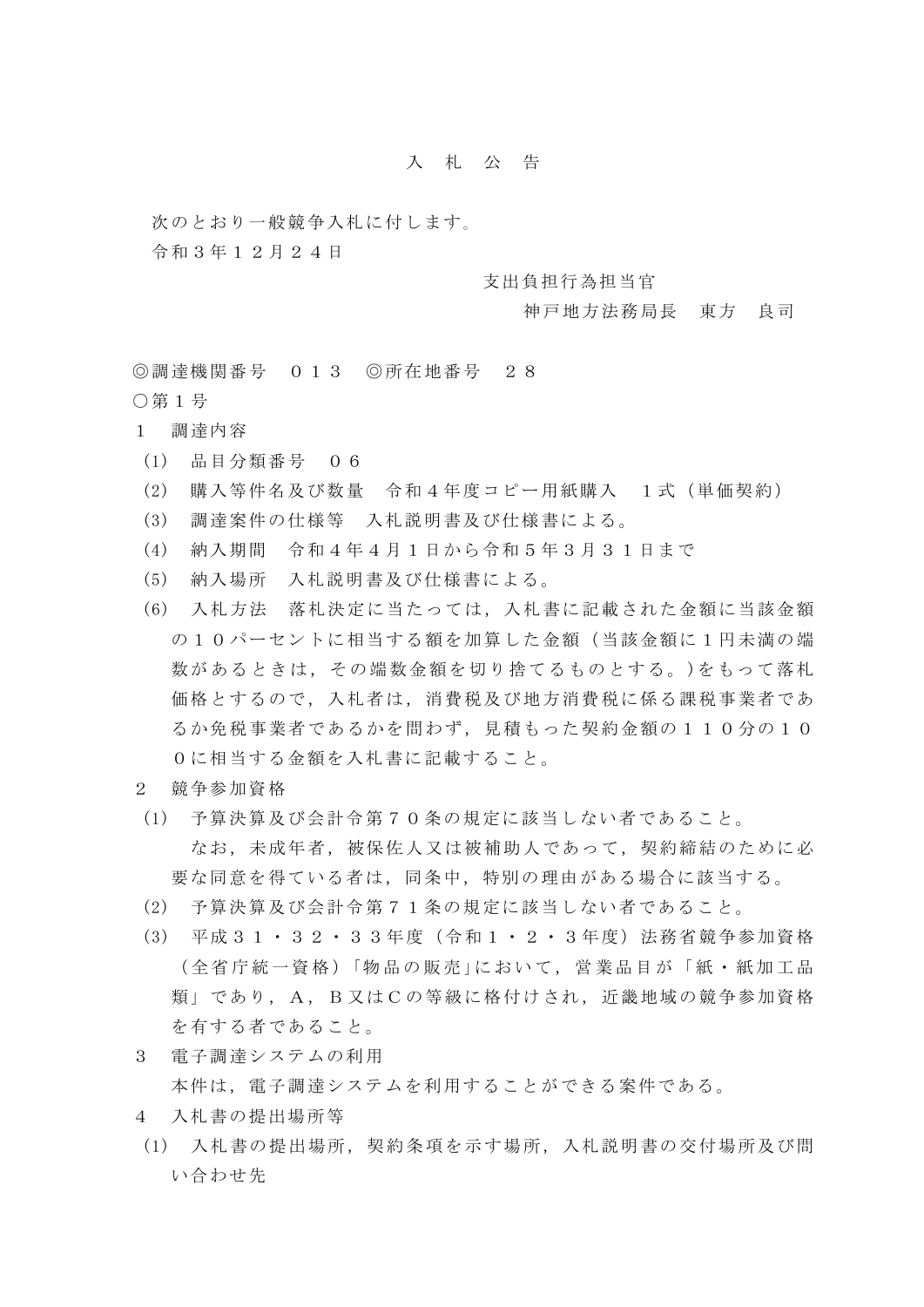$\overline{7}650-0042$ 

神戸市中央区波止場町1番1号 神戸第二地方合同庁舎 神戸地方法務局会計課用度係又は電子調達システム

(担当 山本 廉) 電話078-392-0468

なお,入札説明書(PDFファイル)は電子メールで請求することがで さる。(請求者氏名, 住所(法人の場合は法人名及び担当者名並びに所 在)及び電話番号を電子メールに記載するとともに,電子メールの到達を 電話で確認すること。)

請求先メールアドレス

r.yamamoto.0g8@i.moj.go.jp

- (2) 入札説明書の交付期間 令和3年12月24日(金)から令和4年2月 9日(水)まで(ただし、土曜日,日曜日,祝日及び12月29日から1 月3日を除く。受付時間は,8時30分から12時00分まで及び13時 00分から17時15分まで。)
- (3) 入札書の提出期限 令和4年2月17日(木)17時15分
- (4) 開札の日時及び場所 令和4年2月18日(金)10時 神戸第二地方 合同庁舎 神戸地方法務局4階専用第二会議室又は電子調達システム
- 5 その他
- (1) 契約手続において使用する言語及び通貨 日本語及び日本国通貨
- (2) 入札保証金及び契約保証金 免除
- (3) 入札者に要求される事項 入札説明書による。
- (4) 入札の無効 本公告に示した競争参加資格のない者の提出した入札書及 び入札に関する条件に違反した入札書は,無効とする。
- (5) 契約書作成の要否 要
- (6) 落札者の決定方法 予算決算及び会計令第79条の規定に基づいて作成 された予定価格の制限の範囲内で最低価格をもって有効な入札を行った入 札者を落札者とする。
- (7) 手続における交渉の有無 無
- (8) 詳細は,入札説明書による。
- 6 Summary
- (1) Official in charge of disbursement of the procuring entity: TOBO Ryoji Director-General of the Kobe District Legal Affairs Bureau
- (2) Classification of the products to be procured: 06
- (3) Nature and quantity of the products to be purchased: Copy Paper,